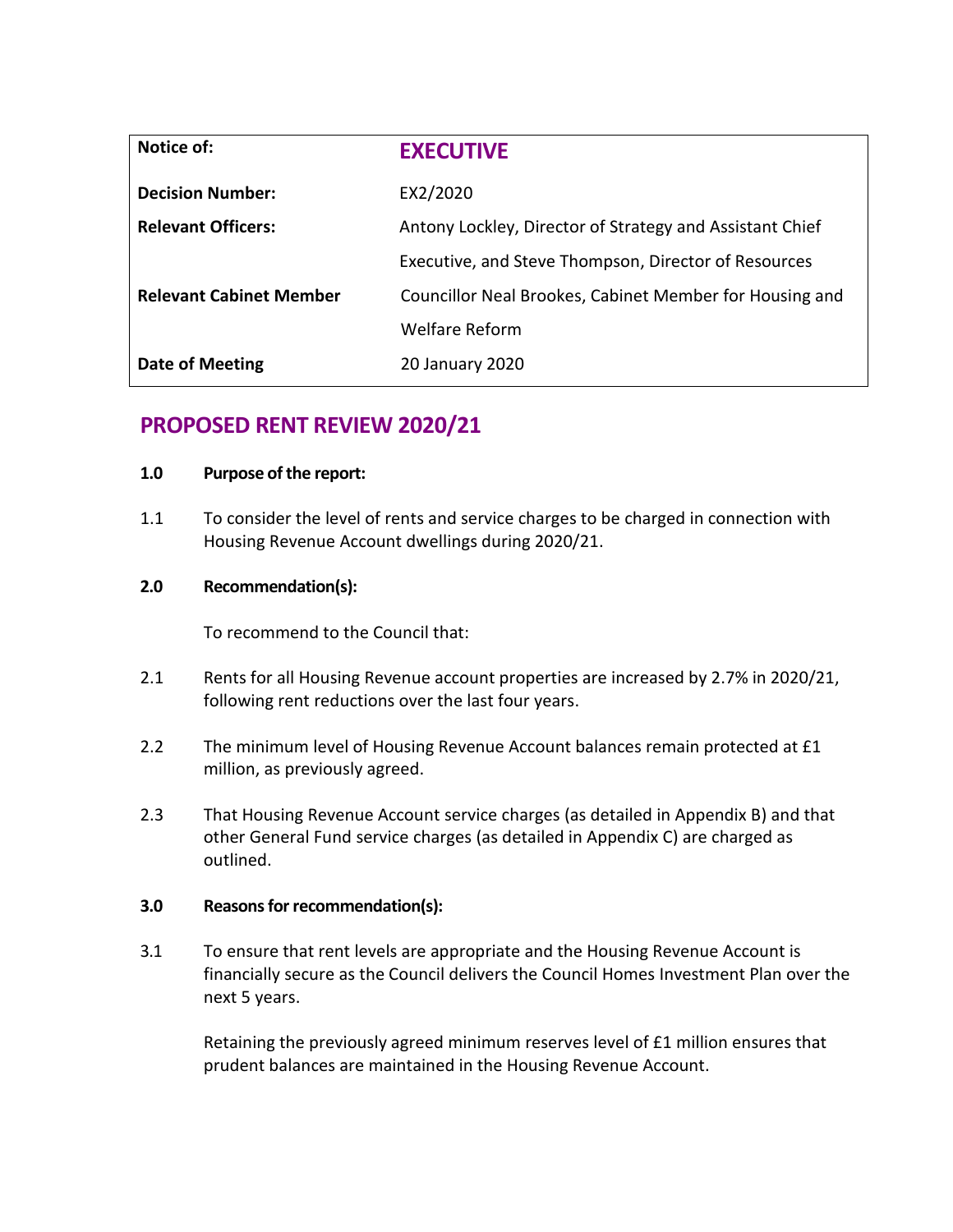- 3.2a Is the recommendation contrary to a plan or strategy adopted or approved by the Council No 3.2b Is the recommendation in accordance with the Council's approved budget? Not applicable – the report once approved will become part of the Council's new approved budget
- 3.3 Other alternative options to be considered:

Rents could be set at a lower level, but have already been reduced by a total of 4% over the last four years. Not to raise rents now would further reduce the capacity for investment in Council homes.

# **4.0 Council Priority:**

4.1 The relevant Council Priority is: "Communities: Creating stronger communities and increasing resilience".

## **5.0 Background Information**

- 5.1 As part of the preparation of the draft 2020/21 Housing Revenue Account (HRA) Budget, Members must consider the levels of rents and service charges to be set in connection with Council Housing dwellings during the next financial year.
- 5.2 The report, circulated to members under separate cover, details the 2020/21 Draft Budget and the proposed changes in rent and service charges.
- 5.3 New charges for Housing Revenue Account services and related non-Housing Revenue Account properties are also proposed.
- 5.4 Does the information submitted include any exempt information?

# 5.5 **List of Appendices:**

Report on the Proposed Rent Review 2020/21 Appendix A: HRA Draft Budget 2020/21 Appendix B: HRA charges Appendix C: General Fund housing charges

(All circulated to members under separate cover).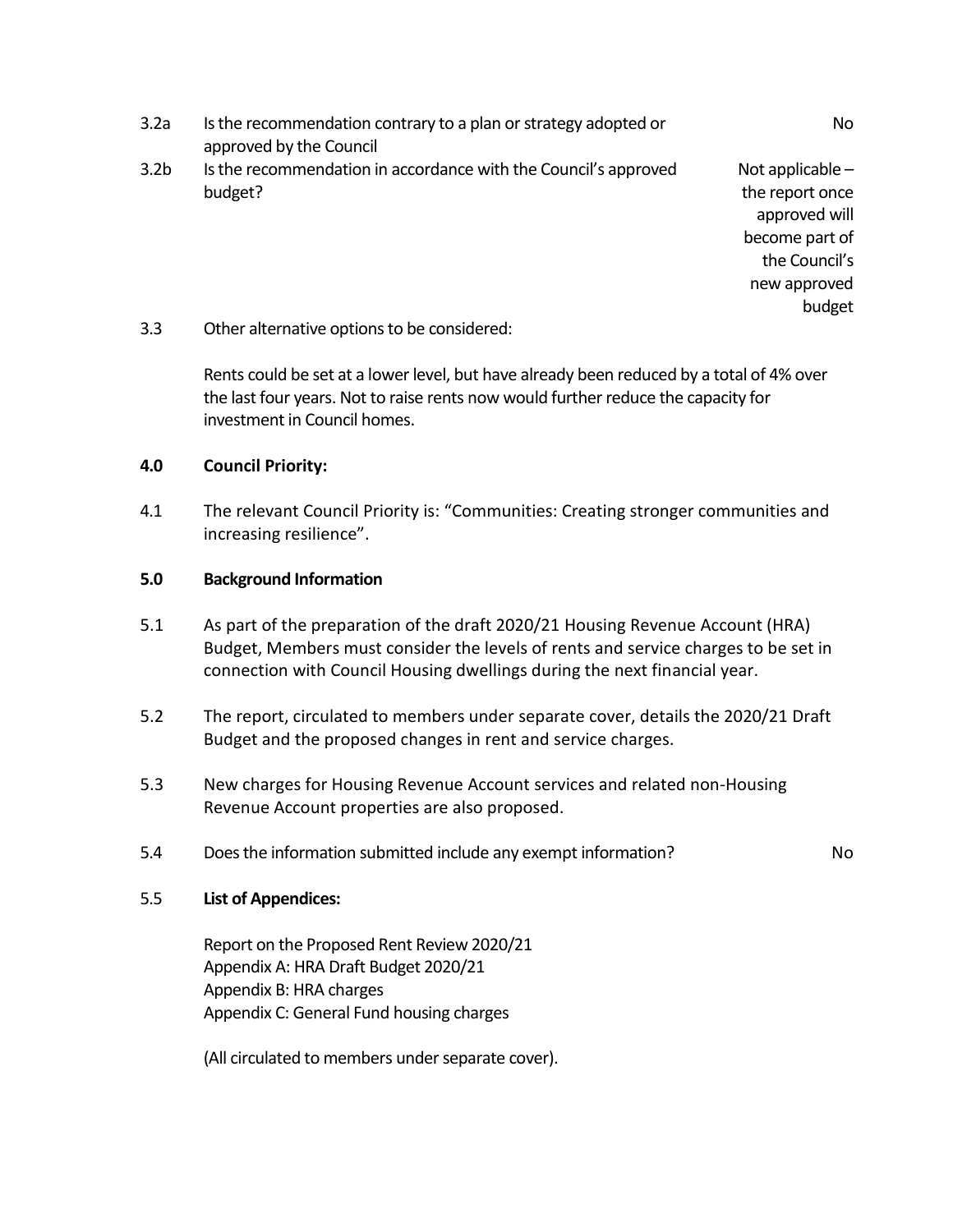# **6.0 Legal considerations:**

- 6.1 The rent increase is in line with the rent increase allowed by Government for 2020/21 and subsequent years, as it has been set at the Consumer Price Index (CPI) + 1%.
- **7.0 Human Resources considerations:**
- 7.1 None.
- **8.0 Equalities considerations:**
- 8.1 None.
- **9.0 Financial considerations:**
- 9.1 These are set out in the main report.
- **10.0 Risk management considerations:**
- 10.1 See section 3 above.
- **11.0 Ethical considerations:**
- 11.1 None.
- **12.0 Internal/ External Consultation undertaken:**
- 12.1 The rent report is shared with the board of Blackpool Coastal Housing, which includes tenant and leasehold representatives and independent members.

# **13.0 Background papers:**

- 13.1 None.
- **14.0 Key decision information**:
- 14.1 Is this a key decision? The set of the set of the set of the set of the set of the set of the set of the set of the set of the set of the set of the set of the set of the set of the set of the set of the set of the se 14.2 If so, Forward Plan reference number: 14.3 If a key decision, is the decision required in less than five days? 14.4 If **yes**, please describe the reason for urgency: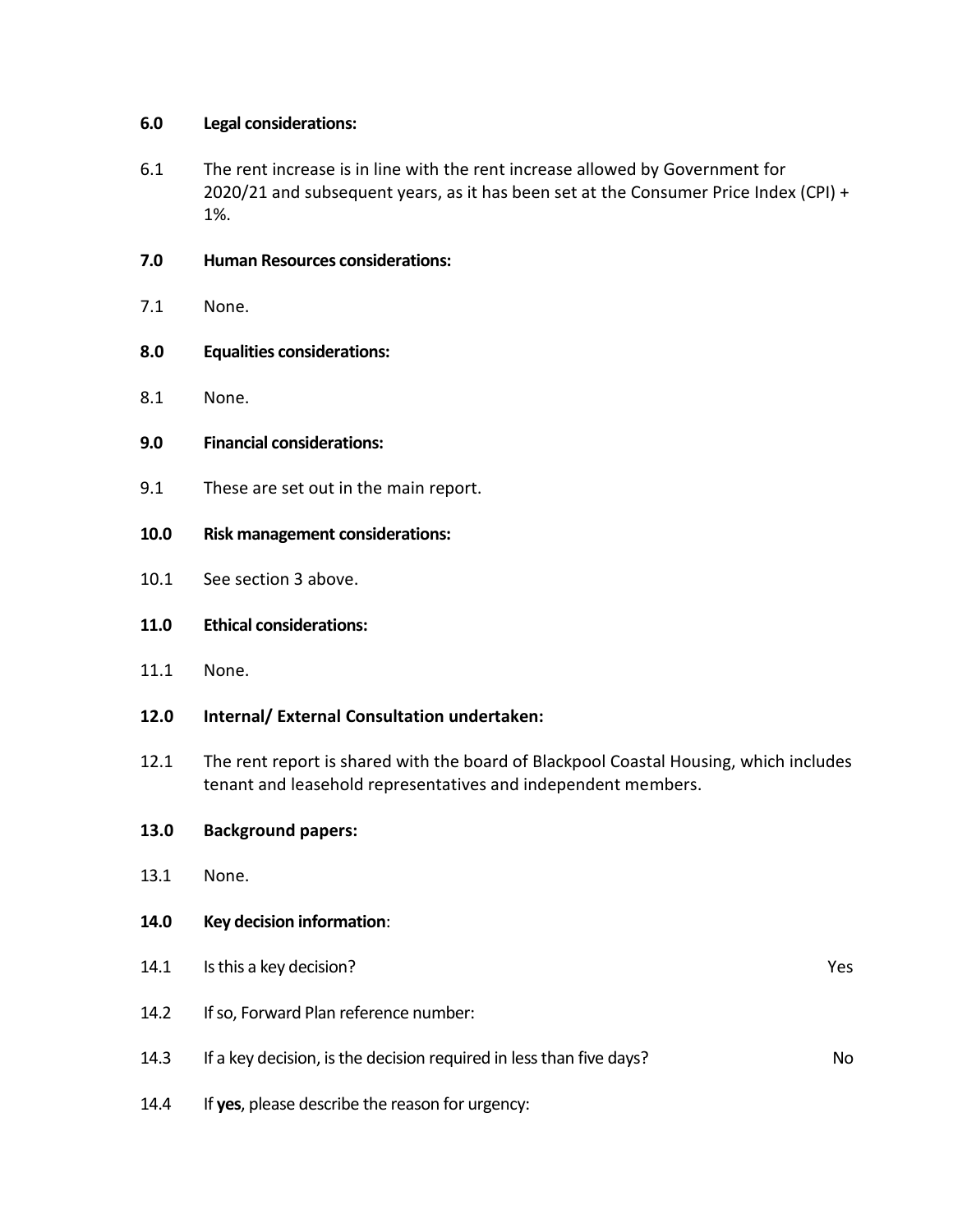#### **15.0 Call-in information:**

- 15.1 Are there any grounds for urgency, which would cause this decision to be exempt from the call-in process? No was a set of the call-in process?
- 15.2 If **yes**, please give reason:

## **TO BE COMPLETED BY THE HEAD OF DEMOCRATIC GOVERNANCE**

## **16.0 Scrutiny Committee Chairman (where appropriate):**

Date informed: 10 January 2020 Date approved:

#### **17.0 Declarations of interest (if applicable):**

17.1 Councillor L Williams declared a personal interest, the nature of the interest being that she was a Council appointed Non-Executive Director of Blackpool Coastal Housing.

#### **18.0 Executive decision:**

18.1 The Executive resolved as follows:

To recommend to the Council:

- 1. That rents for all Housing Revenue account properties are increased by 2.7% in 2020/21, following rent reductions over the last four years.
- 2. The minimum level of Housing Revenue Account balances remain protected at £1 million, as previously agreed.
- 3. That Housing Revenue Account service charges (as detailed in Appendix B) and that other General Fund service charges (as detailed in Appendix C) are charged as outlined.